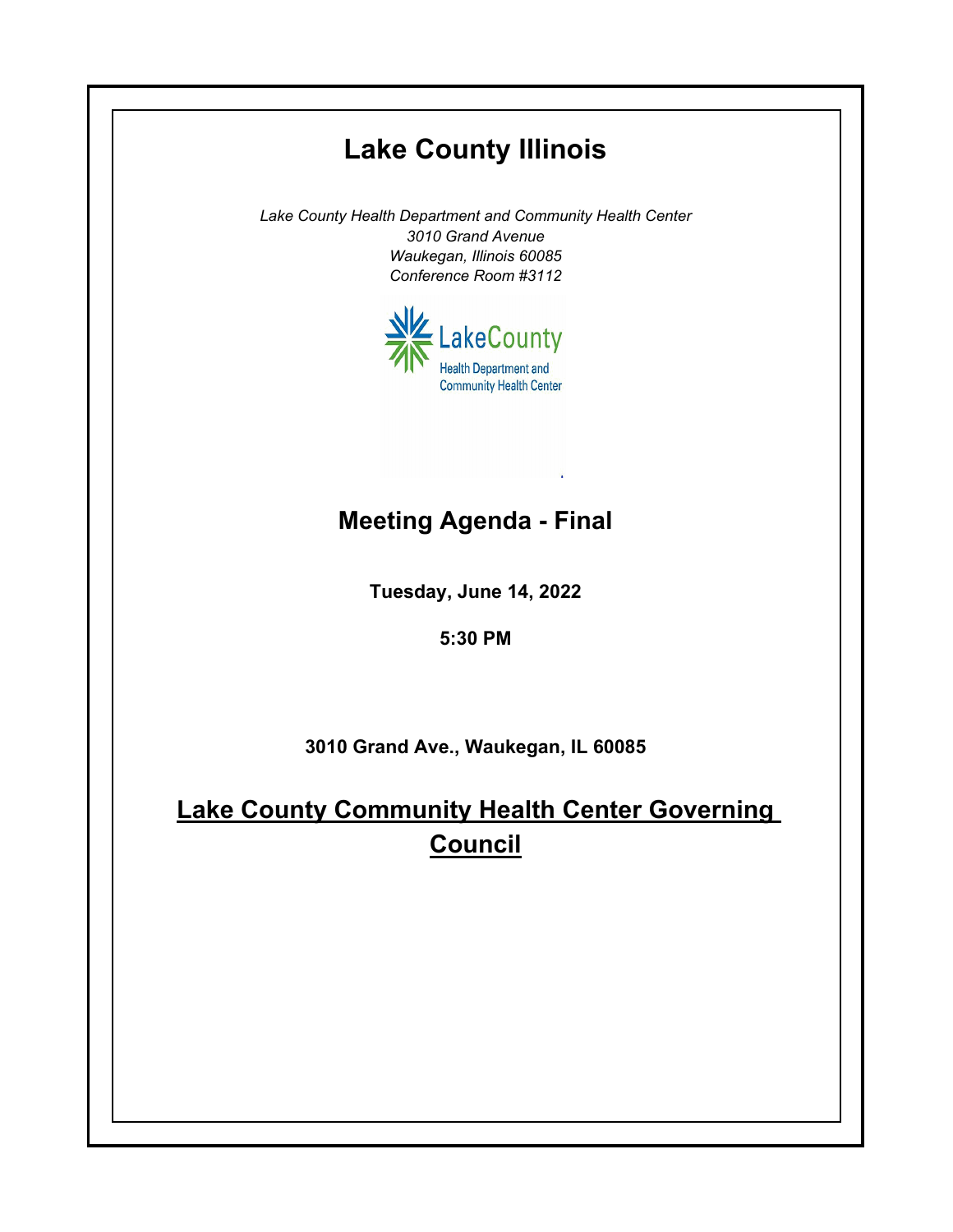**6. Action items**

| 1.  | <b>Call to Order</b>                 |                                                                                                                                                               |
|-----|--------------------------------------|---------------------------------------------------------------------------------------------------------------------------------------------------------------|
| 2.  | <b>Pledge of Allegiance</b>          |                                                                                                                                                               |
| 3.  | <b>Approval of Minutes</b>           |                                                                                                                                                               |
| 3.1 | 22-0854                              | May 10, 2022 Meeting Minutes<br>Attachments:<br>GC Minutes 5.10.22 - DRAFT                                                                                    |
| 4.  | <b>Public Comment to the Council</b> |                                                                                                                                                               |
| 5.  | <b>Executive Director's Report</b>   |                                                                                                                                                               |
| 6.  | <b>Action items</b>                  |                                                                                                                                                               |
| 6.1 | 22-0851                              | Provider Credentialing and/or Privileging - Dr. Zun                                                                                                           |
| 6.2 | 22-0852                              | Provider Reappointment - Dr. Zun                                                                                                                              |
| 6.3 | 22-0850                              | Approval of Billing and Collections Policies - Riley<br><b>Attachments:</b><br>Fees for Medical, Dental and Behavioral Health Services, Sliding Fee Discounts |
| 7.  | <b>Presentations</b>                 |                                                                                                                                                               |
| 7.1 | 22-0860                              | HMA - FQHC Management Structure Assessment - Pfister                                                                                                          |
| 8.  | <b>Discussion Items</b>              |                                                                                                                                                               |
| 8.1 | 22-0853                              | CQI Update - Hayes<br><b>UDS Summary</b><br>Attachments:                                                                                                      |
| 9.  | <b>Medical Director Report</b>       |                                                                                                                                                               |
| 9.1 | 22-0828                              | Medical Director Report - Dr. Zun<br>Attachments:<br><b>Physical Health Procedures 5.25.22</b>                                                                |

## **10. Director of Healthcare Operations Report**

**10.1 [22-0855](http://lakecounty.legistar.com/gateway.aspx?m=l&id=/matter.aspx?key=26641)** Director of Healthcare Operations Report - Burke *Attachments:* [FQHC Healthcare Operations Metric Dashboard 06.22](http://lakecounty.legistar.com/gateway.aspx?M=F&ID=687020f1-072b-4261-8782-6de7536a110e.pdf)